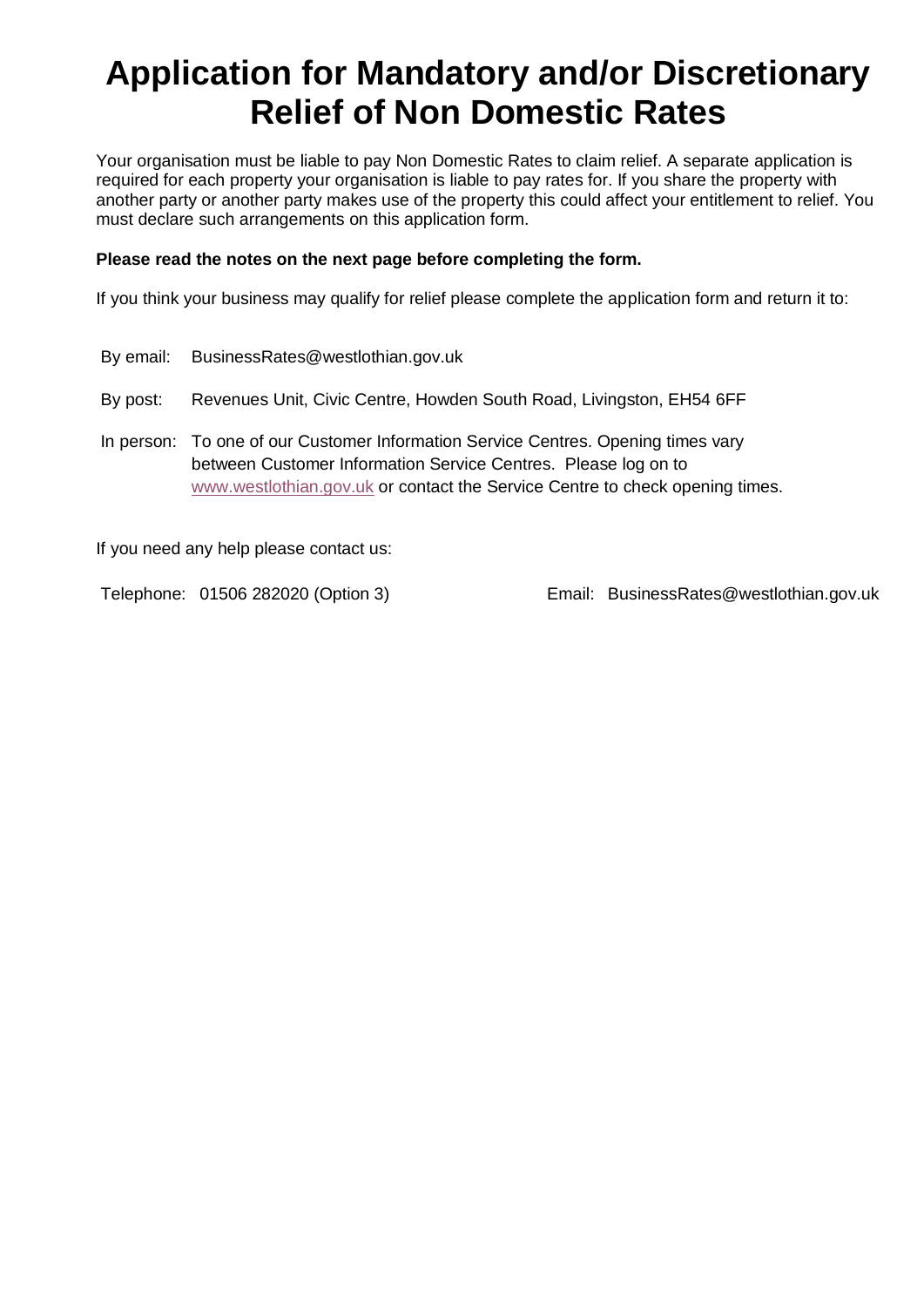#### **Notes**

#### **Mandatory Relief**

Your organisation can apply for mandatory relief if –

- a) the property is occupied by a **charity** and it is wholly or mainly used for **charitable purposes**, or
- b) the property is occupied by a **registered Community Amateur Sports Club (CASC)** and it is wholly or mainly used for the purposes of that club

The level of relief is set at 80%.

#### **Definitions:**

Charity means a body entered in the Scottish Charity Register.

Charitable purposes may be, for example, the relief of poverty, advancement of religion, advancement of education or other purposes beneficial to the community.

Community Amateur Sports Club is a club registered with HMRC as such a club.

#### **Discretionary Relief**

The council has approved a discretionary rates relief scheme that allows relief to be awarded to certain clubs, societies and other organisations.

- An additional 20% relief for organisations already in receipt of mandatory relief or relief as a Community Interest Company where they:
	- are mainly concerned with working with youths (under 19 years of age), or
	- operate premises wholly or mainly used as a museum, along with any premise ancillary to that use, or
	- provide community facilities in village halls and community centres, or
	- operate a foodbank, or
	- would otherwise qualify for 100% discretionary rates relief as a club, society or other organisation that does not have a licence to sell alcohol, is not conducted for profit and is used mainly for recreational purposes.
	- are a Community Development Financial Institution registered with the Financial Conduct Authority, whose objectives include the prevention or relief of financial hardship through the provision of affordable personal loans to financially excluded individuals, or
	- are the Citizens Advice Bureau West Lothian.
	- are The Bridge Community Project
- 80% relief to be granted to clubs/societies or other organisations who have a licence to sell alcohol, are not conducted for profit and are used mainly for recreational purposes.
- 80% relief to be granted to British Legion Clubs and Miners Welfare Clubs/Societies.
- 80% relief to be granted to Community Interest Companies (CICs) designed to promote community benefits and interests.
- 100% relief to be granted to clubs/societies or other organisations that do not have a licence to sell alcohol, are not conducted for profit and are used mainly for recreational purposes.
- 100% relief to be granted to all clubs who are recognised as a sporting activity by the Sports Scotland.
- 100% relief to be granted to Credit Unions who operate as non-profit making organisations.
- 100% relief to be granted to foodbanks.

All applicants must demonstrate that they apply the principles of equal opportunities for relief to be granted.

#### **Completing the Form**

Where required, please tick the appropriate box. Where the form asks you to give details, please provide as much information as possible. If there is not enough room to give full details on the form, please enclose a separate sheet with the information.

#### **Please ensure that you enclose the relevant evidence in support of your claim**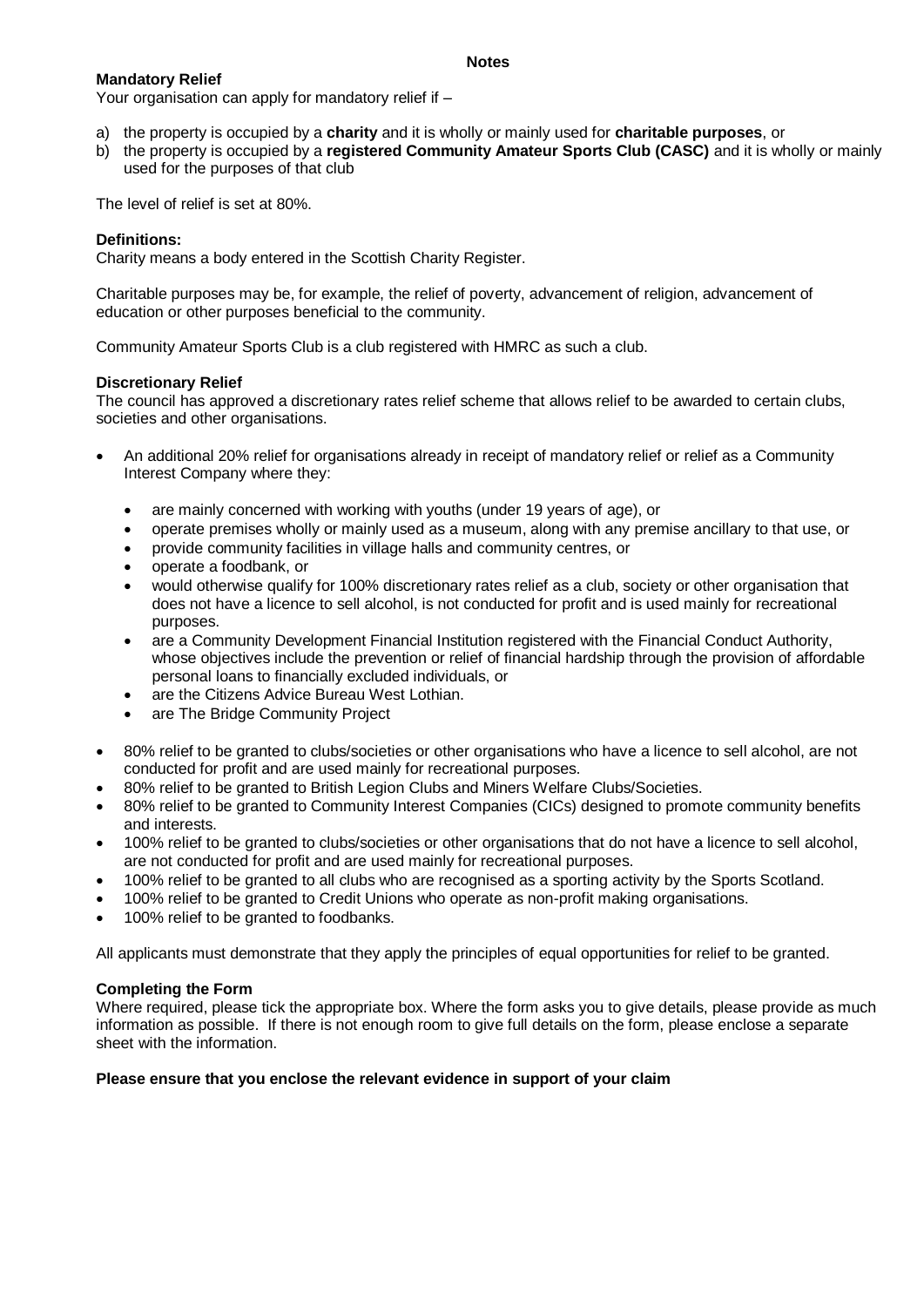# **Application for Mandatory and/or Discretionary Relief of Non Domestic Rates**

| 1. | <b>Non Domestic Rates Account Details</b>                                             |                           |                  |                   |
|----|---------------------------------------------------------------------------------------|---------------------------|------------------|-------------------|
|    | Name of Organisation:<br><b>Account Number:</b>                                       |                           |                  |                   |
|    | <b>Address of Property:</b>                                                           |                           |                  |                   |
|    |                                                                                       |                           |                  |                   |
|    |                                                                                       |                           |                  |                   |
|    | <b>Occupation of the Property</b>                                                     |                           |                  |                   |
|    |                                                                                       |                           |                  |                   |
| a) | Are you the sole occupier of the property?                                            | (go to 3)<br>Yes          | No               | (go to 2b and 2c) |
| b) | What percentage (%) of the property do you<br>occupy and for how many hours per week? | %                         |                  | hours             |
| C) | Please state the name and contact address of the<br>other occupier.                   |                           |                  |                   |
|    | 3. What Relief Are You Applying For?                                                  |                           |                  |                   |
|    | (go to 4)<br>Mandatory                                                                | Discretionary (non CIC)   |                  | (go to 6)         |
|    | Discretionary (CIC)<br>(go to 5 & 6)                                                  | Mandatory & Discretionary |                  | (go to 4 & 5)     |
|    | Please note that all applicants must complete sections 7 and 8.                       |                           |                  |                   |
| 4. | <b>Mandatory Relief</b>                                                               |                           |                  |                   |
|    |                                                                                       |                           |                  |                   |
| a) | Are you entered in the Scottish Charity Register?                                     |                           | Yes <sup> </sup> | No                |
|    | What is your charity number?                                                          | <b>Charity Number</b>     |                  |                   |
|    | Is the property used as a charity shop?                                               |                           | Yes              | No                |
|    | Are the goods on sale mainly donated?                                                 |                           | Yes              | No                |
| b) | Are you a registered Community Amateur Sports Club?                                   |                           | Yes              | No                |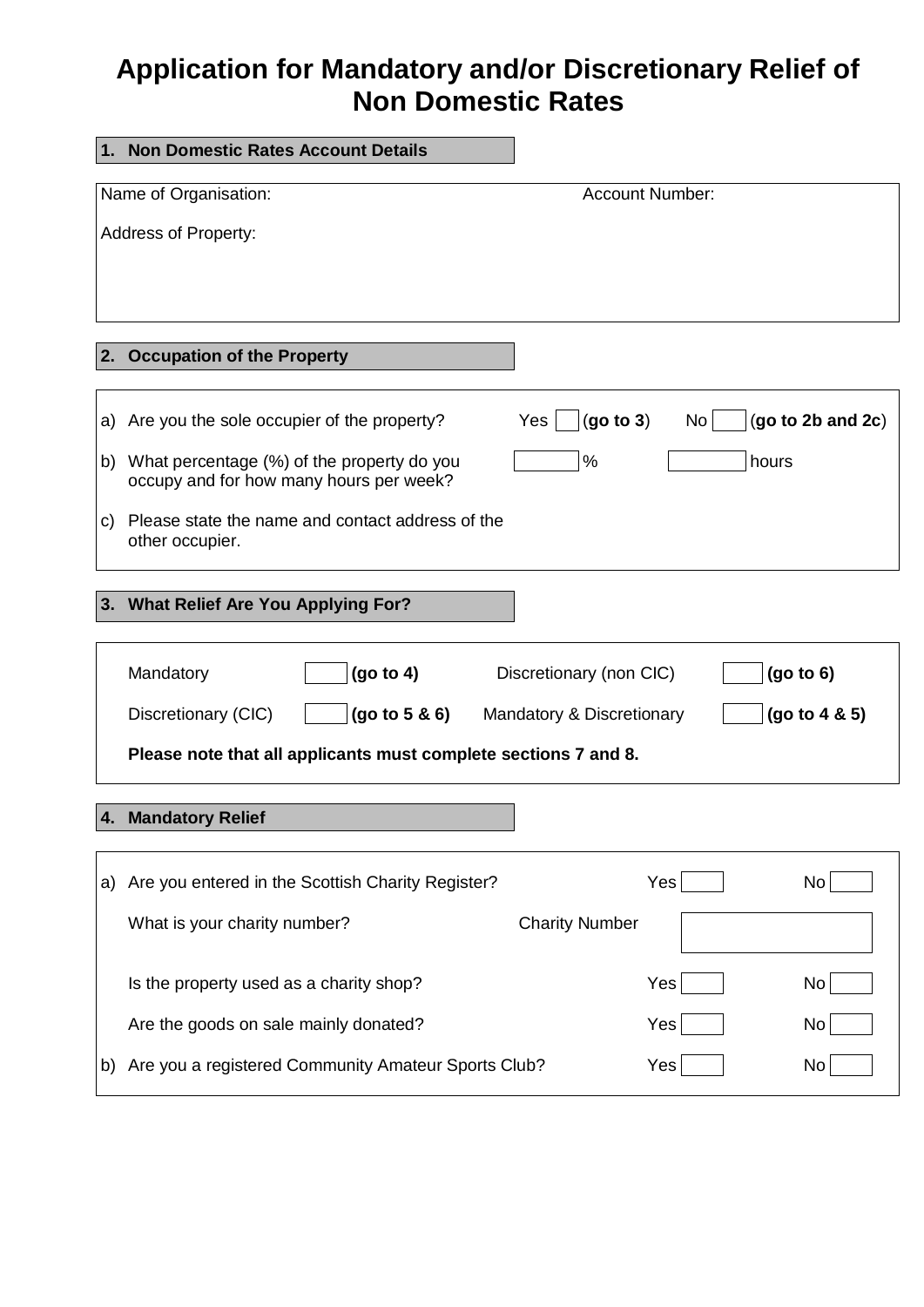# **5. Discretionary Relief (with mandatory relief or relief as a Community Interest Company)**

| a) | Does your organisation work mainly with youths (under<br>19 years of age)?                                            | Yes        | No           |
|----|-----------------------------------------------------------------------------------------------------------------------|------------|--------------|
|    | If yes, what is the percentage of youths and those 19<br>years or over?                                               | % youths   | % 19 or over |
|    | b) Does your organisation operate premises wholly or<br>mainly used as a museum?                                      | Yes        | No           |
|    | If yes, does your organisation charge for entry?                                                                      | Yes        | No           |
| C) | Does your organisation provide community facilities in a<br>village hall or community centre?                         | Yes        | No           |
|    | If Yes, what community facilities do you provide?                                                                     |            |              |
|    |                                                                                                                       |            |              |
|    |                                                                                                                       |            |              |
| d) | Do you operate a foodbank?                                                                                            | <b>Yes</b> | No           |
| e) | Is your organisation a Community Development Financial<br>Institution regulated with the Financial Conduct Authority? | Yes        | No           |
|    | If yes, what is your registration number?                                                                             |            |              |
|    |                                                                                                                       |            |              |
| 6. | <b>Discretionary Relief (without mandatory relief)</b>                                                                |            |              |
|    |                                                                                                                       |            |              |
|    | a) Is your club, society or organisation conducted for profit?                                                        | Yes        | No           |
|    | b) Is your organisation a Credit Union?                                                                               | $Yes$      | No           |
|    | c) Please detail the main purpose of your club, society or organisation.                                              |            |              |
|    |                                                                                                                       |            |              |
| d) | Do you have a licence to sell alcohol?                                                                                | Yes        | No           |
|    | If yes, is the income from selling alcohol used only for                                                              |            |              |
|    | the benefit of the club, society or organisation?                                                                     | Yes        | No l         |

| If yes, is the income from selling alcohol used only for<br>the benefit of the club, society or organisation? | Yes l | No. |
|---------------------------------------------------------------------------------------------------------------|-------|-----|
| e) Does your club engage in a sport recognised as a<br>sporting activity by the Sports Scotland?              | Yes l | No. |
| f) Do you operate a foodbank?                                                                                 | Yes   | No  |
| g) Is your organisation a Community Interest Company (CIC)?                                                   | Yes l | No. |
| What is your incorporation number?                                                                            |       |     |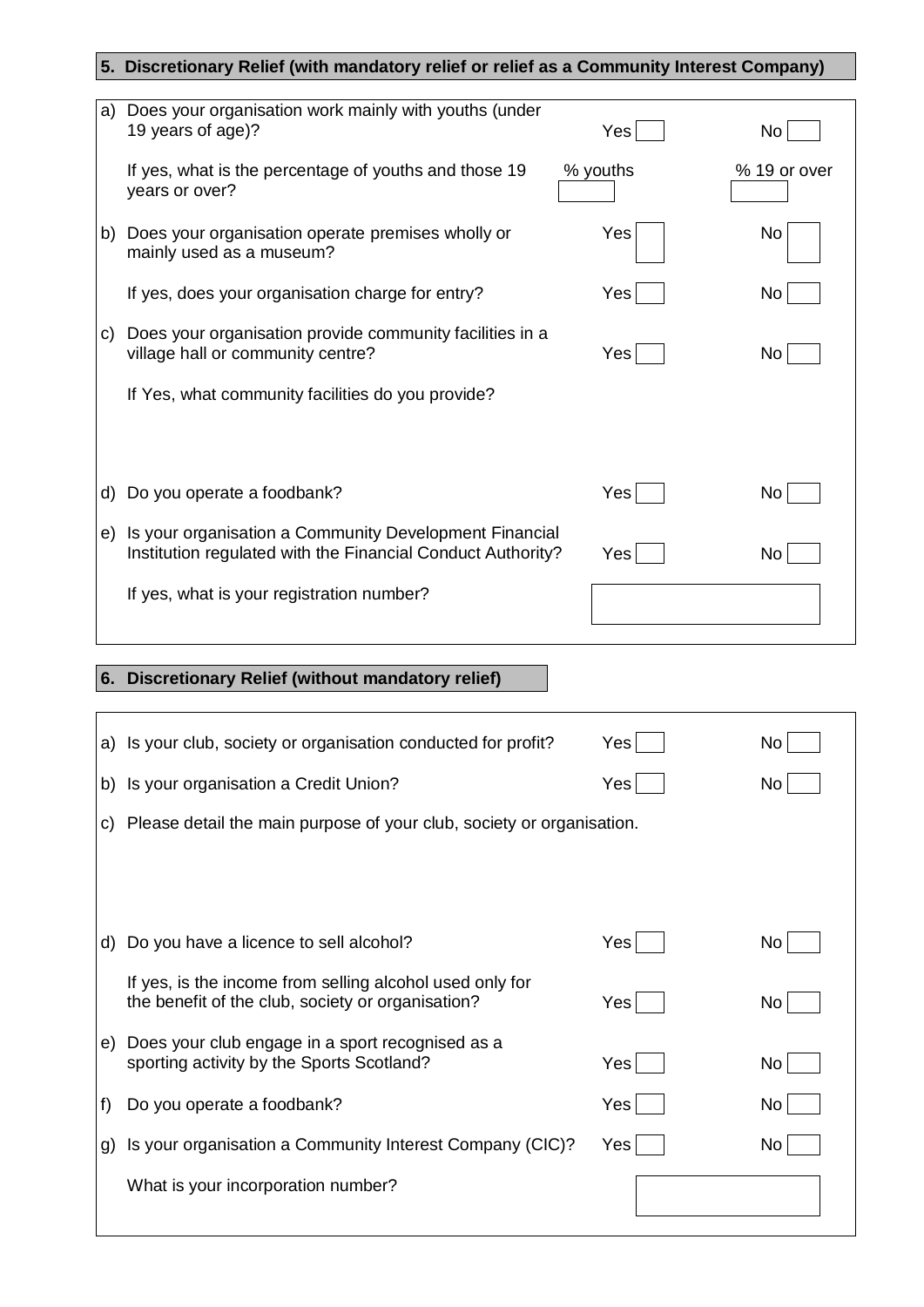# **7. Equal Opportunities**

 $\Gamma$ 

|              | a) How many members does your club, society or organisation have?                                                                                                          |  |
|--------------|----------------------------------------------------------------------------------------------------------------------------------------------------------------------------|--|
| lb)          | Are there any restrictions on membership due to sex,<br>marital status, race, disability, age, sexual orientation,<br>language, religion or social origins?<br>Yes:<br>No. |  |
|              | c) If yes, please give details                                                                                                                                             |  |
|              |                                                                                                                                                                            |  |
| $\mathsf{d}$ | Do all members have the same rights (e.g. voting or the<br>ability to stand for committee or office)?<br>Yes  <br>No.                                                      |  |
|              | If no, please give details                                                                                                                                                 |  |
|              |                                                                                                                                                                            |  |
|              |                                                                                                                                                                            |  |

┑

West Lothian Council is required by law to protect the public fund it administers. It will share information provided to it with other bodies responsible for administering public funds in order to prevent and detect fraud.

# **8. Declaration**

| I declare that to the best of my knowledge the information given by me is true and correct. I understand<br>that the council will make all necessary enquiries to confirm the details of this application. |        |  |
|------------------------------------------------------------------------------------------------------------------------------------------------------------------------------------------------------------|--------|--|
| I agree to inform the council immediately of any change that may affect entitlement to relief. Failure to<br>do this will result in any entitlement to relief being withdrawn retrospectively.             |        |  |
| I accept that the information provided could be used to prevent and detect fraud and may be shared<br>with other council services and organisations.                                                       |        |  |
| Signatory Name (please print):                                                                                                                                                                             |        |  |
| Signature:                                                                                                                                                                                                 | Date:  |  |
| <b>Contact Address:</b>                                                                                                                                                                                    |        |  |
| Telephone (Daytime):                                                                                                                                                                                       | Email: |  |
| If you have provided us with an email address we will send your bill to you electronically                                                                                                                 |        |  |
| If you want to receive a paper bill by post please tick this box                                                                                                                                           |        |  |
| If signed on behalf of a club, society or organisation please confirm                                                                                                                                      |        |  |
| Name of club, society or organisation:                                                                                                                                                                     |        |  |
| Your status within the club, society or organisation:                                                                                                                                                      |        |  |
|                                                                                                                                                                                                            |        |  |